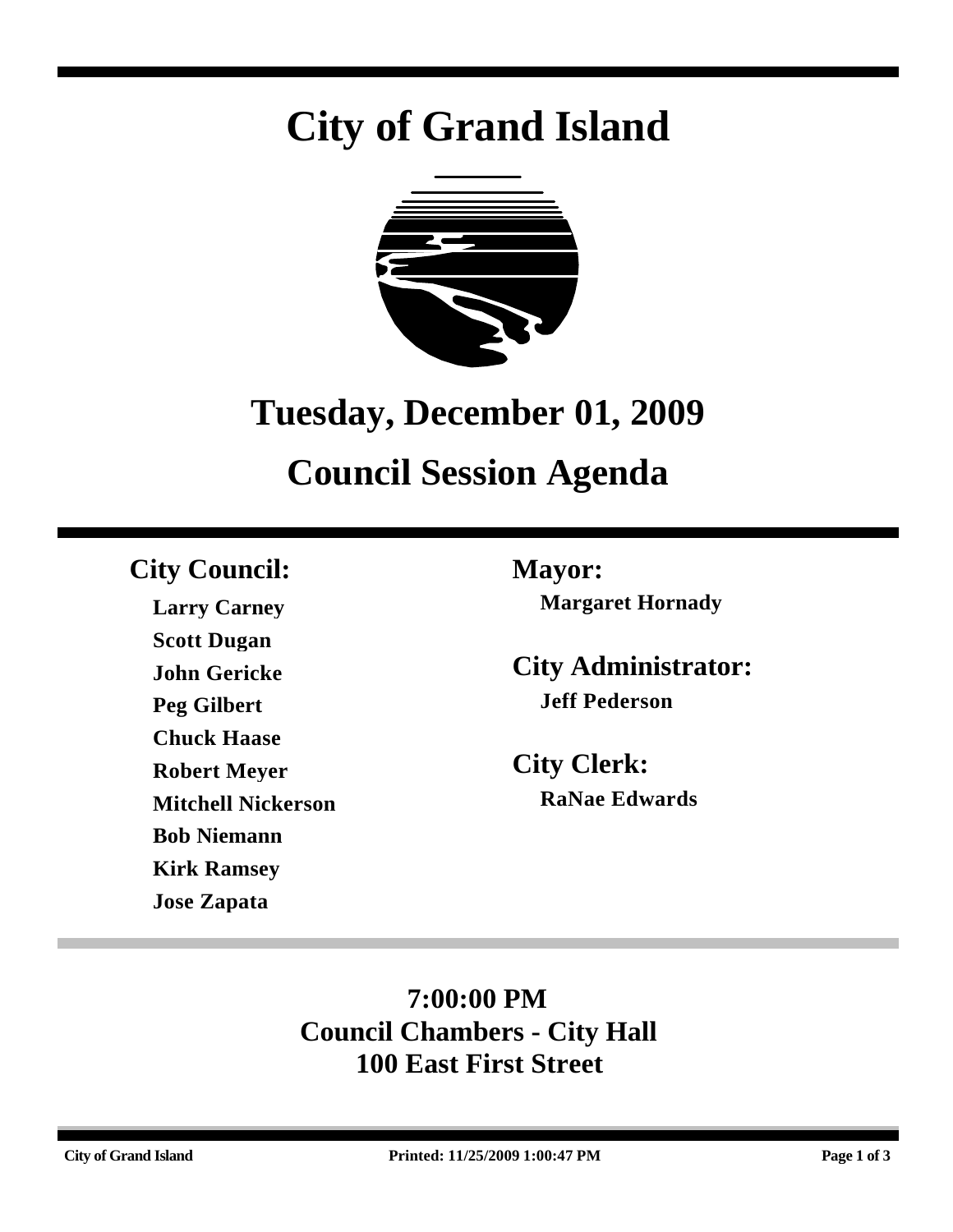#### **Call to Order**

**This is an open meeting of the Grand Island City Council. The City of Grand Island abides by the Open Meetings Act in conducting business. A copy of the Open Meetings Act is displayed in the back of this room as required by state law.**

**The City Council may vote to go into Closed Session on any agenda item as allowed by state law.**

#### **Invocation**

**Pledge of Allegiance**

**Roll Call**

### **A - SUBMITTAL OF REQUESTS FOR FUTURE ITEMS**

**Individuals who have appropriate items for City Council consideration should complete the Request for Future Agenda Items form located at the Information Booth. If the issue can be handled administratively without Council action, notification will be provided. If the item is scheduled for a meeting or study session, notification of the date will be given.**

#### **B - RESERVE TIME TO SPEAK ON AGENDA ITEMS**

**This is an opportunity for individuals wishing to provide input on any of tonight's agenda items to reserve time to speak. Please come forward, state your name and address, and the Agenda topic on which you will be speaking.**

### **MAYOR COMMUNICATION**

**This is an opportunity for the Mayor to comment on current events, activities, and issues of interest to the community.**

#### **- - SPECIAL ITEMS**

**-1 Election of City Council President**

### **G - CONSENT AGENDA**

- **G1 Approving Minutes of November 24, 2009 City Council Regular Meeting**
- **G2 Approving Appointment of Julie Connelly and Re-Appointment of Karen Bredthauer to the Regional Planning Commission**
- **G3 Approving Appointment of Steve Kunzman to the Central District Health Board**